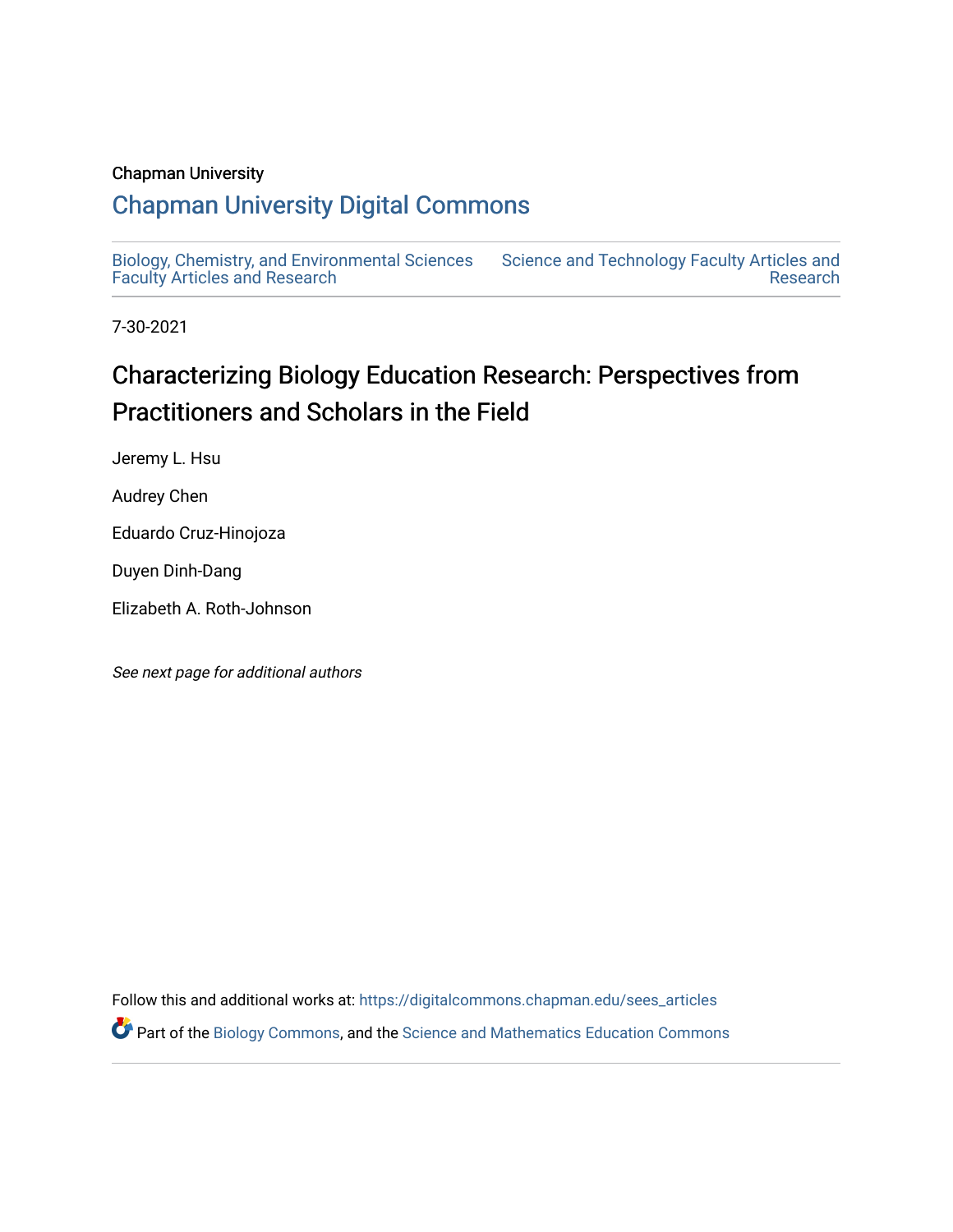# Characterizing Biology Education Research: Perspectives from Practitioners and Scholars in the Field

# **Comments**

This article was originally published in Journal of Microbiology & Biology Education, volume 22, issue 2, in 2021. <https://doi.org/10.1128/jmbe.00147-21>

# Creative Commons License

# $\bigcirc$  000

This work is licensed under a [Creative Commons Attribution-Noncommercial-No Derivative Works 4.0](https://creativecommons.org/licenses/by-nc-nd/4.0/) [License](https://creativecommons.org/licenses/by-nc-nd/4.0/).

Copyright The authors

# Authors

Jeremy L. Hsu, Audrey Chen, Eduardo Cruz-Hinojoza, Duyen Dinh-Dang, Elizabeth A. Roth-Johnson, Brian K. Sato, and Stanley M. Lo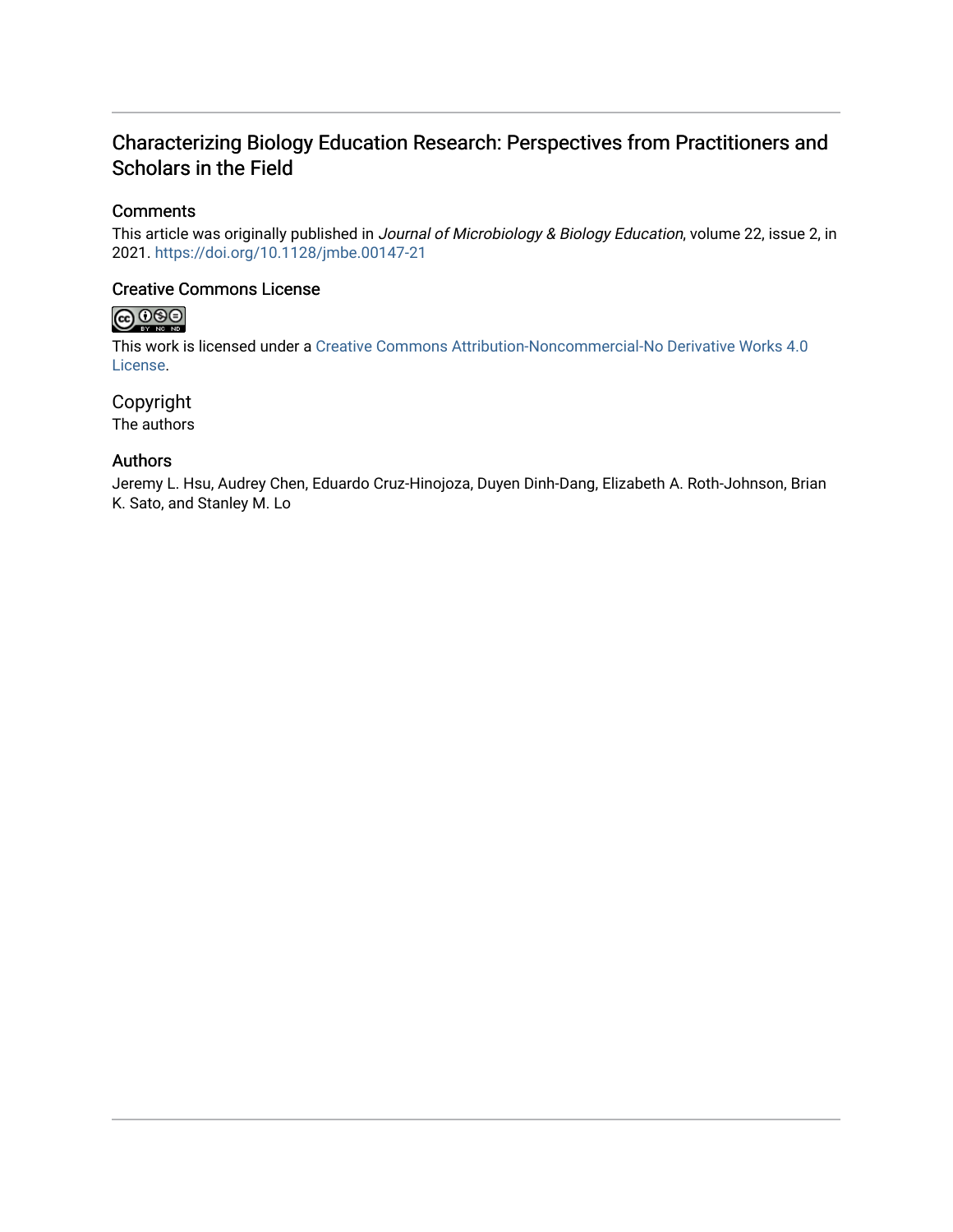



# Characterizing Biology Education Research: Perspectives from Practitioners and Scholars in the Field

Jeremy L. Hsu,ª Audrey Chen,b Eduardo Cruz-Hinojoza,<sup>c</sup> Duyen Dinh-Dang,<sup>c</sup> Elizabeth A. Roth-Johnson, d\* Brian K. Sato, c, e and Stanley M. Lof <sup>a</sup>Schmid College of Science and Technology, Chapman University, Orange, California, USA b Department of Neurobiology and Behavior, University of California Irvine, Irvine, California, USA Department of Molecular Biology and Biochemistry, University of California Irvine, Irvine, California, USA <sup>d</sup> Department of Life Sciences Core Education, University of California Los Angeles, Los Angeles, California, USA<br><sup>e</sup> Division of Teaching Excellence and Innovation, University of California Irvine, Irvine, California, US <sup>e</sup>Division of Teaching Excellence and Innovation, University of California Irvine, Irvine, California, USA <sup>f</sup>Section of Cell and Developmental Biology, Division of Biological Sciences and Program in Mathematics and Science Education, University of California San Diego, San Diego, California, USA

Eduardo Cruz-Hinojoza and Duyen Dinh-Dang contributed equally to this article. Author order was determined in the alphabetical order of their last names.

Biology education research (BER) is a recently emerging field mainly focused on the learning and teaching of biology in postsecondary education. As BER continues to grow, exploring what goals, questions, and scholarship the field encompasses will provide an opportunity for the community to reflect on what new lines of inquiry could be pursued in the future. There have been top-down approaches at characterizing BER, such as aims and scope provided by professional societies or peer-reviewed journals, and literature analyses with evidence for current and historical research trends. However, there have not been previous attempts with a bottom-up approach at characterizing BER by directly surveying practitioners and scholars in the field. Here, we share survey results that asked participants at the Society for the Advancement of Biology Education Research (SABER) annual meeting what they perceive as current scholarship in BER as well as what areas of inquiry in the field that they would like to see pursued in the future. These survey responses provide us with information directly from BER practitioners and scholars, and we invite colleagues to reflect on how we can collectively and collaboratively continue to promote BER as a field.

KEYWORDS biology education research, discipline-based education research, research trends

#### PERSPECTIVE

Biology education research (BER) is an emerging field with increasing participation through journal publications and growing professional networks. As an example, the inaugural volume of

Received: 8 March 2021, Accepted: 7 June 2021, Published: 30 July 2021

the Journal of Microbiology and Biology Education (JMBE) in 2007 had four articles, a number that increased to almost 80 articles published in 2020 alone. There has been a concomitant increase in the number of people who identify as members of the BER community, as evidenced by increasing participation in various BER conferences. The BER community includes both BER practitioners (instructors who apply instructional practices based on BER and/or participate at BER conferences) and BER scholars (researchers who conduct BER studies); in many instances, an individual can be both a BER practitioner and a BER scholar. Therefore, we use these terms not to delineate distinctions in our community but rather to be inclusive and encompass all individuals who identify as members of the BER community. As the field continues to grow, it is important to reflect as a community on how members of the BER community perceive the work that is being done in BER.

Compared to related fields of discipline-based education research (DBER) in chemistry, physics, engineering, and mathematics, BER has only recently developed into its own distinct field [\(1,](#page-8-0) [2](#page-8-1)). DBER has a "deep grounding in the discipline's

licens

Citation Hsu JL, Chen A, Cruz-Hinojoza E, Dinh-Dang D, Roth-Johnson EA, Sato BK, Lo SM. 2021. Characterizing biology education research: perspectives from practitioners and scholars in the field. J Microbiol Biol Educ 22:e00147-21. [https://doi.org/](https://doi.org/10.1128/jmbe.00147-21) [10.1128/jmbe.00147-21.](https://doi.org/10.1128/jmbe.00147-21)

Address correspondence to Section of Cell and Developmental Biology, Division of Biological Sciences and Program in Mathematics and Science Education, University of California San Diego, San Diego, California, USA. E-mail: [smlo@ucsd.edu.](mailto:smlo@ucsd.edu) \* Present address: Elizabeth A. Roth-Johnson, California Science Center, Los Angeles, California, USA.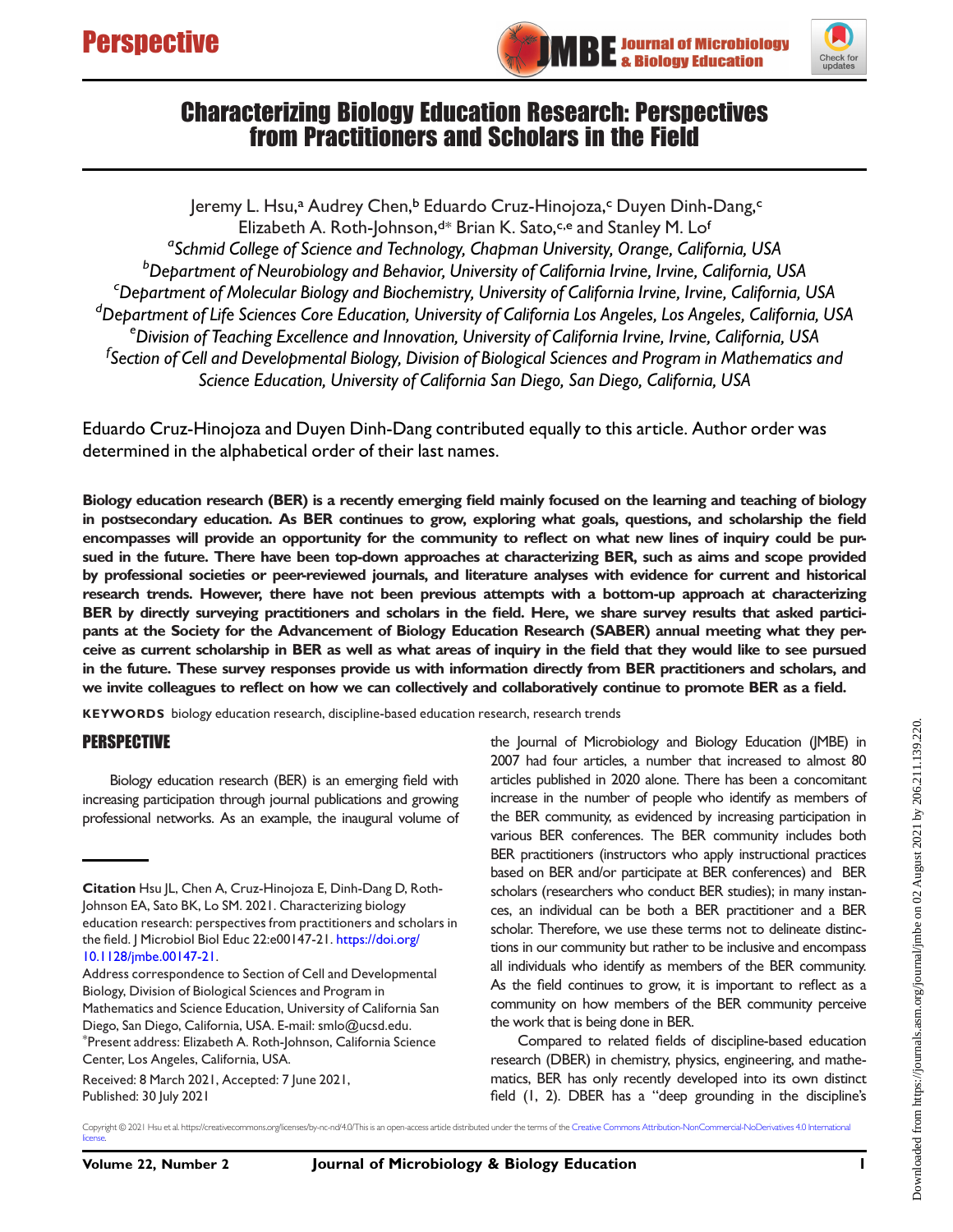priorities, worldview, knowledge, and practices" [\(2](#page-8-1)). Therefore, BER—much like other DBER fields—is deeply rooted in an understanding of the biological sciences and thus the research perspectives and training of biologists [\(3](#page-8-2)). As a field, BER connects methodological and theoretical traditions from DBER, science education research, and other social science fields with the goal of improving learning and teaching in biology [\(4,](#page-8-3) [5\)](#page-8-4).

Understanding how practitioners and scholars perceive the field can provide insight into what research questions are currently being pursued and what potential gaps exist in the work currently being done in BER. We present this perspective to foster discussions within our community and not as a commentary on what the field should encompass or pursue. Rather than being exhaustive or exclusionary, our hope is to provide some necessary information to spark introspective conversations within the BER community about our developing identity as a field and to identify potential opportunities for new explorations and interdisciplinary collaborations that will further strengthen BER and thus learning and teaching in biology.

### PREVIOUS SCHOLARLY ATTEMPTS AT CHARACTERIZING BER

Several studies have attempted to describe the scholarship produced in BER, which provide important data for the community to reflect on what areas are being pursued in BER, how the field is developing over time, and what gaps in scholarship exist that may present new opportunities [\(1](#page-8-0), [3,](#page-8-2) [6](#page-8-5)). These studies typically take one of two approaches. First, the top-down approach involves a limited number of individuals (e.g., from a journal or professional society) outlining the bounds and goals of the field ([5,](#page-8-4) [7](#page-8-6)–[13\)](#page-8-7). For example, JMBE as a journal publishes "articles addressing good pedagogy and design, student interest and motivation, recruitment and retention, citizen science, faculty development, and institutional transformation" and describes itself as "rooted in microbiology and its branches to other biological disciplines" ([14](#page-8-8)). Similarly, at the inaugural meeting of the Society for Advancement of Biology Education Research (SABER), its founding members defined BER as "hypothesisdriven research seeking to create new knowledge about the teaching and learning of biology and to disseminate that knowledge to the broader scientific community" ([6\)](#page-8-5).

Subsequent studies have utilized a second approach that relies on analyses of presentations at BER conferences and published work in journals to identify trends, revealing that the field has shifted from descriptive studies of teaching material to analytical and quantitative studies of student learning largely in the undergraduate classroom [\(1](#page-8-0), [3](#page-8-2), [15](#page-8-9)). For instance, an analysis of the BER literature from 1990 to 2010 revealed that the most common BER studies "were based on implementing active learning strategies and determining the outcomes of such treatments on student learning" ([1\)](#page-8-0). Another study analyzed a broader history of the field since the 1920s and identified that initial BER studies

focused primarily on examining the efficacy of instructional strategies but have now since expanded with an increasing number of studies on student learning [\(15](#page-8-9)). A more recent study observed that BER studies focusing on mechanistic questions of "how and why for inclusion, learning, and teaching in biology education" have only begun to emerge recently [\(3](#page-8-2)). Yet another literature analysis identified that BER papers from 1997 to 2014 focused on the subfields of environment and ecology, genetics and biotechnology, and animal form and function ([2\)](#page-8-1). Together, these efforts are situated in the broader literature that has examined published work in DBER across science, technology, engineering, and mathematics (STEM) disciplines [\(16](#page-8-10)–[19](#page-8-11)) or focused on different active-learning strategies [\(20](#page-9-0)–[23\)](#page-9-1).

However, neither of these approaches directly consider how BER practitioners and scholars view the field. To democratize the process and increase the number of voices in this conversation, we present this perspective to further discussions within our community about BER. This bottom-up approach draws upon the network of practitioners and scholars in a field to characterize that field, has previously been used in other disciplines, and is particularly important for an emerging field such as BER, where the focus may still be shifting [\(24](#page-9-2)[–](#page-9-3)[26\)](#page-9-4). Characterizations of BER from the bottom-up approach offer a complementary view to the top-down approach relying on a limited number of individuals and the literature analyses based on published work. As a growing field, BER is likely attracting an increasing number of new practitioners and scholars [\(3\)](#page-8-2) who may not have published in BER but are nonetheless involved in the community, rely on BER to shape their pedagogies, and may pursue further scholarly work in the field in the future. It is important to engage BER practitioners and scholars more broadly to understand our perceptions as a community. Furthermore, by asking BER practitioners and scholars what work they think that the field should focus on, such characterizations can offer a forward-looking view, potentially revealing important areas of BER to be studied in the future.

# SURVEY OF BER PRACTITIONERS AND RESEARCHERS

To include perspectives of BER practitioners and researchers in characterizing the field, we surveyed participants at the 2016 SABER annual meeting during the opening plenary session ([194/284] 68.3% response rate). We recognize that such a convenience sample from one society and one meeting represents a limited subset of individuals and does not encompass the voices of all BER practitioners and scholars. However, our work here is not meant to be exhaustive; instead, we provide these exploratory data in the hopes that they will spark conversations in our community about how practitioners and scholars may perceive the field.

We asked respondents how they would define BER [\(Fig. 1](#page-4-0) and [Table 1](#page-4-1)). Open-ended responses for each of the questions were coded by two of the authors with high interrater reliability (Cohen's kappa = 0.84). More than three-quarters of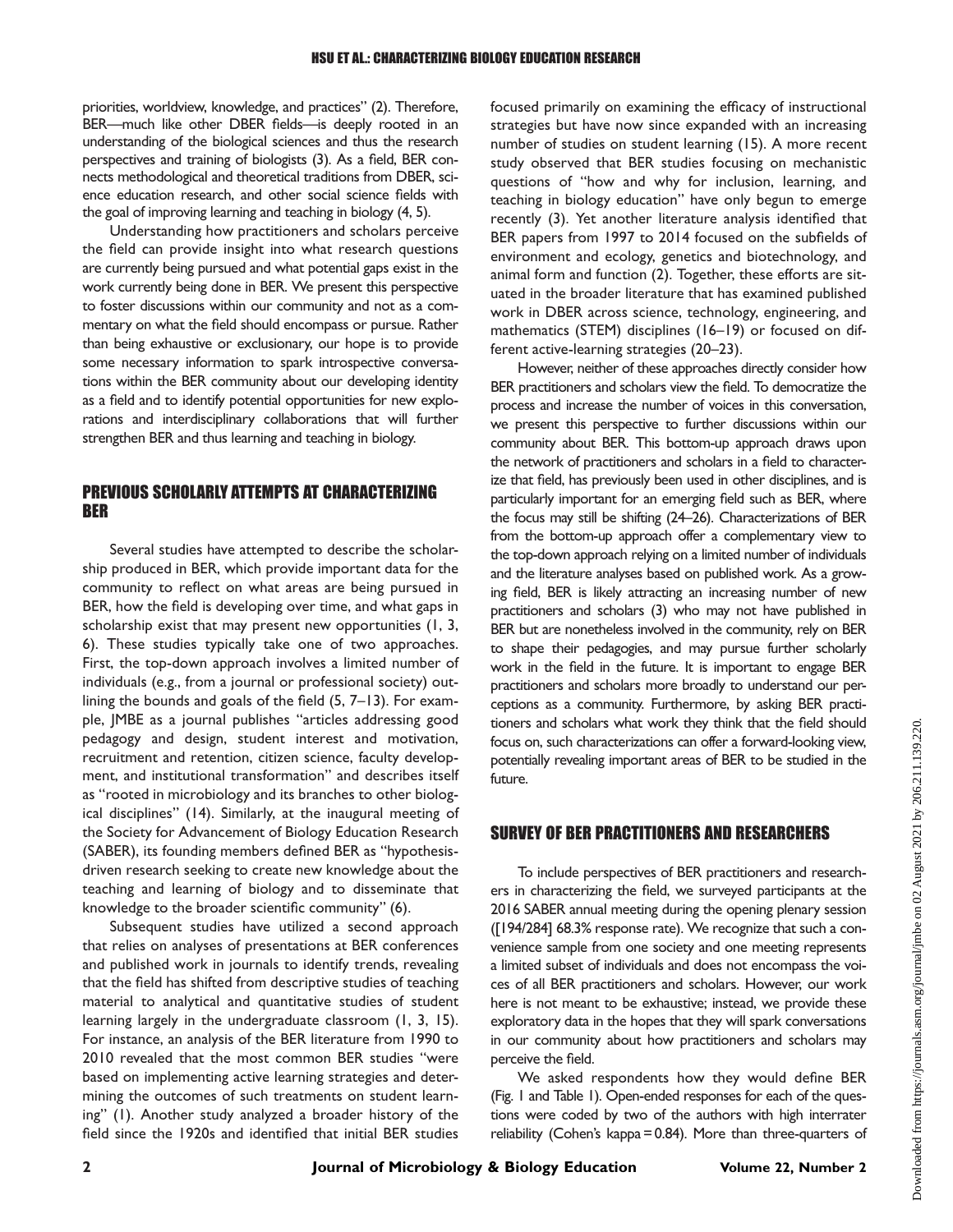

<span id="page-4-0"></span>FIG 1. Respondents' definitions of BER. (A) Pie chart showing the percentage of each code from the total number of coded segments (n = 502, coded from 194 total responses). Each response could be described by more than one code. Percentages of <5% are not indicated. (B) Bar graph showing the percentage of respondents (n=194) who provided a response described by each code. Responses could be described by more than one code, and the percentages sum up to >100%.

respondents (79%) mentioned the field of biology in their definitions, and almost two-thirds (66%) identified classroom practices, which were the most common responses. Our survey further revealed that BER practitioners and scholars take a student-focused (73%) rather than instructor-focused (5%) perspective, where the field is largely defined as an investigation of the role of students (or learners) in their own education and assessment of factors that shape their understanding of biology. Approximately one-quarter of respondents (26%) highlighted the scholarly aspect of BER, such as applying the scientific method to biology education, using an empirical approach to investigate what works or does not work in the classroom, or studying the scholarship of teaching and learning.

When asked to identify the purpose of BER ([Fig. 2](#page-5-0) and [Table 2\)](#page-5-1), almost two-thirds (64%) of respondents said that BER was meant to improve teaching practices, and more than half (59%) stated that BER was meant to improve student learning, the two most common responses. In contrast, less than one-fifth (19%) stated improving the educational structure at an institutional level as a purpose. Other responses (all

<25%) include empirically studying biology education, improving scientific literacy of students and in society, increasing access and inclusion in biology education, preparing students for future careers, or identifying barriers to student learning and success.

These survey results demonstrate that BER scholars and practitioners largely view the field as focused on changing instruction to improve student learning, a finding that is in alignment with past analyses of BER papers and conference presentations. For example, the National Research Council report on DBER emphasizes that BER involves studying issues in the learning and teaching of biology [\(6,](#page-8-5) [27\)](#page-9-5), consistent with our survey responses. Analyses of published and presented work in BER have likewise found that most studies are about examining and understanding student learning [\(1](#page-8-0)[–](#page-8-1)[3](#page-8-2)). Thus, while our work is potentially limited as a convenience sample, our results from this bottom-up approach show that BER practitioners and scholars hold similar views of the field, as was previously described in other work using top-down approaches or analyses of behaviors in BER.

We further asked what scholarship respondents saw currently being conducted in BER and what BER scholarship should

<span id="page-4-1"></span>

| Code                          | <b>Definition</b>                                                                                                        |  |  |  |
|-------------------------------|--------------------------------------------------------------------------------------------------------------------------|--|--|--|
| Biology                       | Mentions the field of biology                                                                                            |  |  |  |
| Learners                      | Investigates the role of students (or learners) in their own education and assesses factors that<br>shape their learning |  |  |  |
| Classroom                     | Investigates classroom practices to aid in student learning                                                              |  |  |  |
| Scholarship                   | Applies scientific method to BER to investigate what works and what does not in education                                |  |  |  |
| Interdisciplinary (interdisc) | Utilizes frameworks or methodologies from other disciplines to enhance BER                                               |  |  |  |
| <b>Instructors</b>            | Investigates the role of instructors in biology education                                                                |  |  |  |
| <b>Barriers</b>               | Investigates factors that may negatively impact student learning or academic performance                                 |  |  |  |
| Inclusion                     | Makes education more accessible and inclusive to everyone regardless of background                                       |  |  |  |
| Knowledge                     | Seeks to determine or identify research methods to determine the extent of students' current<br>knowledge                |  |  |  |

TABLE 1 Summary of codes for defining BER as a field

Downloaded from https://journals.asm.org/journal/jmbe on 02 August 2021 by 206.211.139.220.

Oownloaded from https://journals.asm.org/journal/jmbe on 02 August 2021 by 206.211.139.220.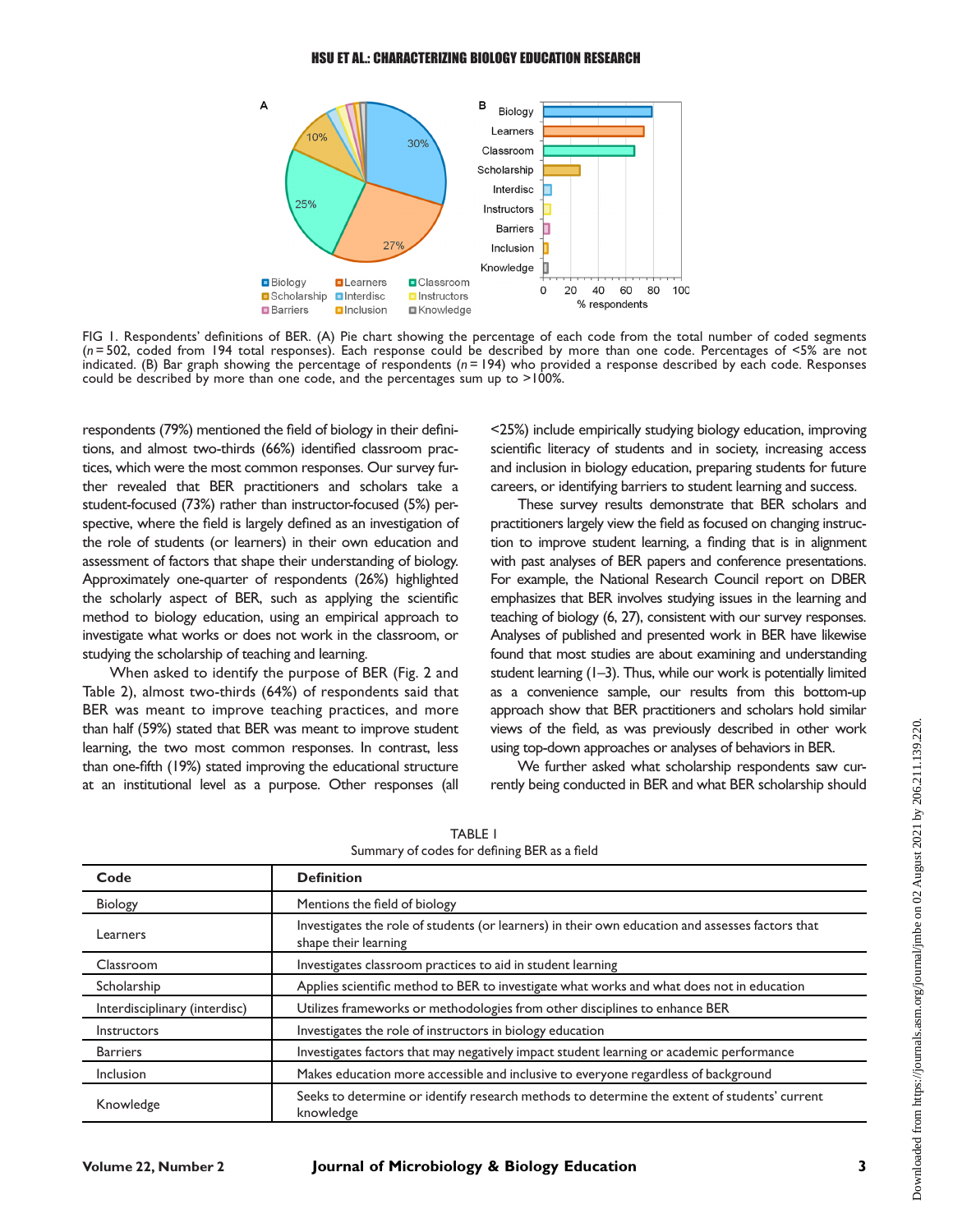

<span id="page-5-0"></span>FIG 2. Respondents' descriptions of the purpose of BER. (A) Pie chart showing the percentage of each code from the total number of coded segments (n = 497, coded from 194 total responses). Each response could be described by more than one code. Percentages of  $5%$  are not indicated. (B) Bar graph showing the percentage of respondents ( $n = 194$ ) who provided a response described by each code. Responses could be described by more than one code, and the percentages sum up to >100%.

be pursued in the future ([Fig. 3](#page-6-0) and [Table 3\)](#page-7-0). Respondents viewed current scholarship as focusing on developing classroom interventions (45% of all coded segments) and assessing student outcomes (33%). Fewer responses indicated current work on expanding research approaches in BER (13%) or examining issues related to diversity, equity, and inclusion (8%). For future scholarship, responses indicated that BER should have a shifted focus: less on classroom interventions (from 45% to 35%) and student outcomes (from 33% to 16%) but more on research approaches (13% to 30%) and inclusion (8% to 10%). Intriguingly, no responses indicated that BER scholarship is currently working to determine the broader impact of the field (i.e., establishing BER as a legitimate field of study and contributing to education beyond postsecondary institutions); however, 8% of responses perceived this as an area of future scholarship.

Practitioners and scholars also provided insights on research approaches. More than one-half of the coded segments for current scholarship were related to developing instruments to assess student learning, whereas responses indicated that future scholarship could broaden its focus by adapting frameworks or

methodologies from other disciplines to enhance BER, expanding study populations to include currently understudied demographics such as community college and transfer students, and following student development beyond the scope of a single course.

# POTENTIAL NEXT STEPS AS A COMMUNITY

These survey results suggest some possible next steps for us as a community of BER practitioners and scholars. First, survey responses indicated a potential need for expanding research approaches in BER in the future, including more interdisciplinary scholarship. BER and DBER in other STEM disciplines share the common goal of improving learning and teaching, rely on the same social science methodologies, and are situated in disciplinary content knowledge that is already intertwined [\(5](#page-8-4)). Similarly, the field of education includes studies on the learning sciences, which encompasses work on how students learn and develop in

<span id="page-5-1"></span>Code Definition Teaching To improve teaching practices implemented by instructors Biology Mentions the field of biology

TABLE 2 Summary of codes for the purpose of BER as a field

| <b>DIOIOSY</b>  | Prentions the field of Diology                                                                                                                                                                 |  |
|-----------------|------------------------------------------------------------------------------------------------------------------------------------------------------------------------------------------------|--|
| Learning        | To improve student learning                                                                                                                                                                    |  |
| Education       | To improve education in general, targeting the structure or system of education such as the institution                                                                                        |  |
| Scholarship     | To apply the scientific method in BER and use an empirical approach to investigate what works and what does not                                                                                |  |
| Literacy        | To improve students' ability to apply biology knowledge in the real world or improve scientific literacy in non-STEM<br>students                                                               |  |
| Inclusion       | To make education more accessible and inclusive to everyone regardless of background                                                                                                           |  |
| Future          | To enhance students' educational experience to better equip students for their future endeavors                                                                                                |  |
| <b>Barriers</b> | To identify factors that influence student learning, including challenges, barriers, or general factors that contribute to<br>the ability (or lack thereof) of a student to learn the material |  |
|                 |                                                                                                                                                                                                |  |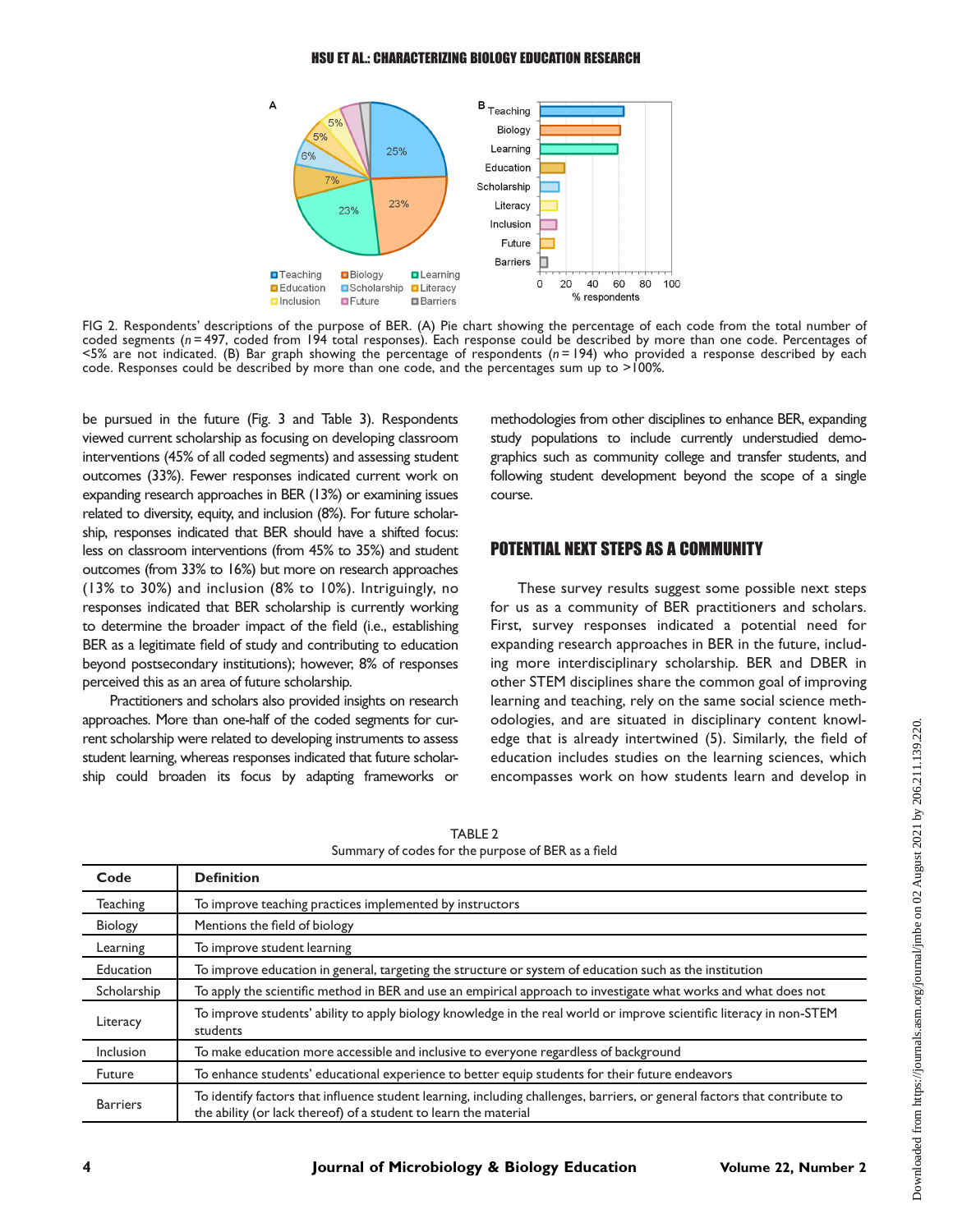#### HSU ET AL.: CHARACTERIZING BIOLOGY EDUCATION RESEARCH



<span id="page-6-0"></span>FIG 3. Respondents' perspectives on current and future scholarship in BER. (A) Pie charts showing the percentages of each code from the total number of coded segments for the current scholarship  $(n = 368, \text{ coded from } 194 \text{ total responses})$  and future scholarship (n = 220, coded from 194 total responses) in BER. Each response could be described by more than one code. Codes are grouped into categories by color: classroom interventions (blue), student outcomes (red), research approaches (green), inclusion (purple), and BER impact (yellow). Percentages of <5% are not indicated. The overall distributions of codes between current and future scholarship were statistically different (chi-square, P < 0.0001). (B) Bar graph showing the percentage of respondents (n=194) who provided a response<br>identified with each code for current and future scholarship in BER. Responses could be percentages sum up to >100%. Statistical significance between current and future scholarship was determined by the mid-P version of<br>McNemar's test for paired binary categorical data. \*, P < 0.05; \*\*, P < 0.01; \*\*\*, P < 0.0 McNemar's test for paired binary categorical data. \* , P < 0.05; \*\*, P < 0.01; \*\*\*, P < 0.001; \*\*\*\*, P < 0.0001.

various classroom and laboratory settings as well as informal learning environments ([28](#page-9-6)[–](#page-9-7)[30\)](#page-9-8). These disciplines thus share overlapping goals and methods, and DBER scholars often have experience in education or social science research [\(5\)](#page-8-4). However, despite these connections, there remain relatively few interdisciplinary BER papers ([1](#page-8-0)). A recent analysis of the literature found that DBER across STEM disciplines utilize different theoretical frameworks [\(31\)](#page-9-9), suggesting that BER can both learn from other DBER disciplines and offer our perspectives in interdisciplinary collaborations. We call on the BER community to explore ways to establish greater interdisciplinary connections with other DBER disciplines and echo calls from the past few years for greater collaborations with the learning sciences [\(28](#page-9-6)). BER societies, journals, and conferences may wish to explore mechanisms to facilitate these interactions between BER and these BER-related fields to better promote interdisciplinary conversations.

Second, survey respondents also indicated a potential need to expand study populations in BER to include a broader range of students, including community college students. These students are a major group in postsecondary education in the United States: more than 40% of all postsecondary students are enrolled at 2-year institutions, and nearly 50% of all science and

engineering degree recipients have attended a community college ([32,](#page-9-10) [33\)](#page-9-11). However, BER studies focusing on community college student populations have been extremely limited ([3](#page-8-2), [34\)](#page-9-12), a trend also observed in other DBER fields [\(35](#page-9-13), [36\)](#page-9-14). We echo existing calls for further work with community college and transfer students [\(34](#page-9-12), [37,](#page-9-15) [38\)](#page-9-16), particularly for studies that can bridge BER and other DBER fields. Our survey results indicate that BER could pursue more longitudinal studies that follow students through multiple phases of their education, e.g., transferring from community colleges to universities. Furthermore, community college and transfer student populations tend to encompass more diverse demographics and individuals from minoritized communities [\(39](#page-9-17)) such as but not limited to persons excluded by ethnicity and race [\(40](#page-9-18)). More evidence-based interventions are needed to support community college and transfer students and to dismantle institutional and systematic barriers [\(37](#page-9-15), [41\)](#page-9-19). We are pleased to see some BER journals recently announce upcoming special issues focusing on community college biology education [\(42\)](#page-9-20) and urge BER societies, conferences, and journals to facilitate BER work on such understudied student populations. The BER community may wish to reflect on ways to address systematic barriers that may prevent more community college faculty from participating in BER, such as the lack of time, training, financial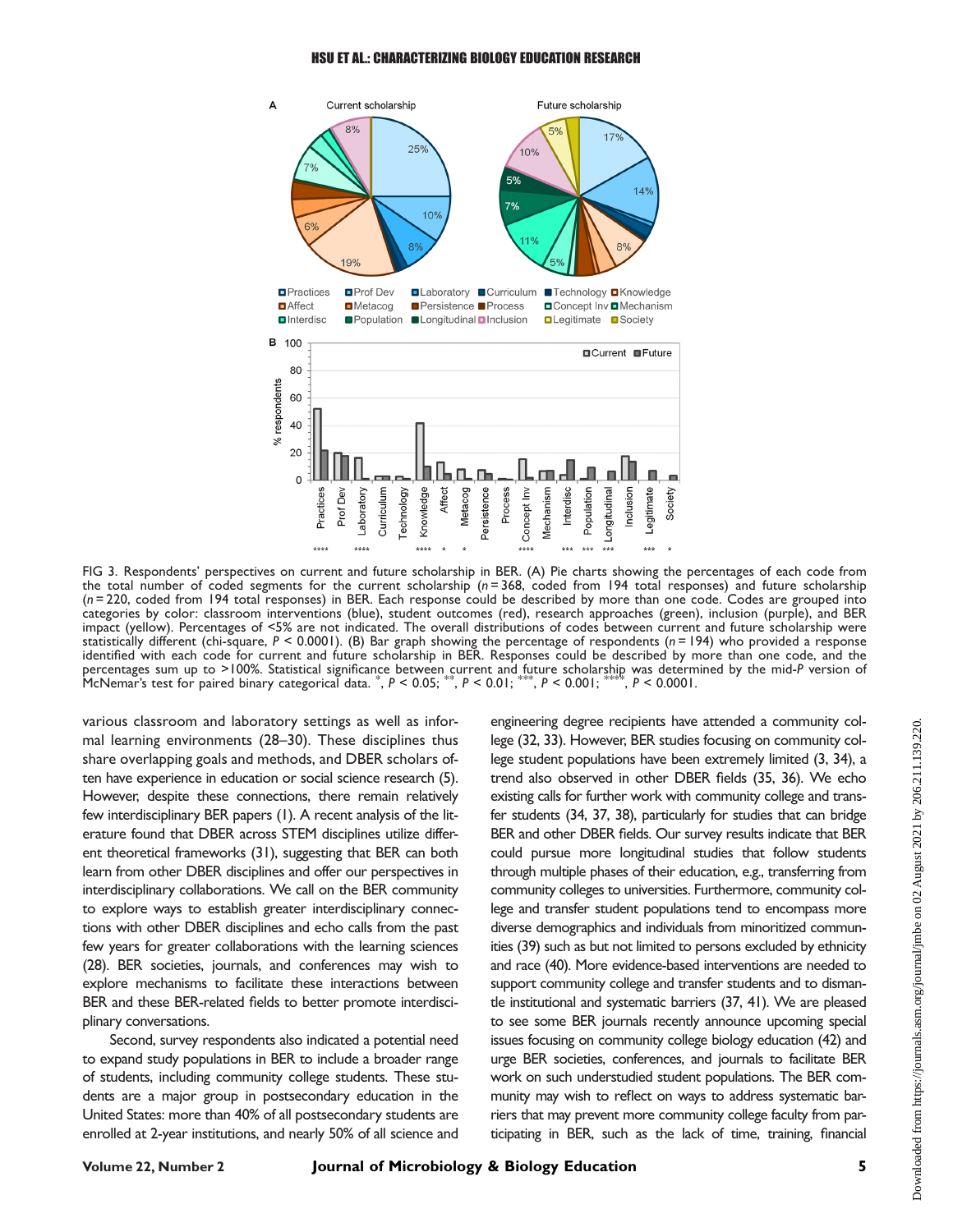#### HSU ET AL.: CHARACTERIZING BIOLOGY EDUCATION RESEARCH

<span id="page-7-0"></span>

| Category                | Code <sup>a</sup>                   | <b>Definition</b>                                                                           |
|-------------------------|-------------------------------------|---------------------------------------------------------------------------------------------|
| Classroom interventions | Practices                           | Develops specific classroom practices to aid in student learning                            |
|                         | Professional development (prof dev) | Equips educators (faculty, graduate students, etc.) to improve their<br>teaching            |
|                         | Laboratory                          | Incorporates research into laboratory courses                                               |
|                         | Curriculum                          | Develops resources for others to utilize                                                    |
|                         | Technology                          | Focuses on the use of technology in teaching biology and examining<br>its effectiveness     |
| Student outcomes        | Knowledge                           | Assesses student understanding, ranging from specific concepts to<br>the program level      |
|                         | Affect                              | Examines student attitudes, motivation, etc., regarding biology<br>learning and instruction |
|                         | Metacognition                       | Fosters student metacognition                                                               |
|                         | Persistence                         | Looks at practices to improve persistence of students in biology                            |
|                         | Process                             | Develops skills related to the scientific method or scientific<br>processes                 |
| Research approaches     | Concept inventory (concept inv)     | Develops instruments to measure student knowledge of concepts                               |
|                         | Mechanism                           | Investigates the mechanism of why teaching and learning may or may<br>not be effective      |
|                         | Interdisciplinary                   | Utilizes frameworks or methodologies from other disciplines to<br>enhance BER               |
|                         | Population                          | Focuses on understudied populations, such as community college and<br>transfer students     |
|                         | Longitudinal                        | Follows students through multiple phases of their education beyond<br>one course            |
| Inclusion               | Inclusion                           | Makes education more accessible and inclusive to everyone<br>regardless of background       |
| <b>BER</b> impact       | Legitimate                          | Increases general perception of BER as a legitimate or rigorous field<br>of study           |
|                         | Society                             | Contributes to biology education aside from that at postsecondary<br>academic institutions  |

TABLE 3 Summary of codes for current and future scholarship in BER

<sup>a</sup>Codes are grouped into larger categories: classroom interventions, student outcomes, research approaches, inclusion, and research impact.

resources, or promotion incentives to support scholarship for community college faculty [\(34](#page-9-12)). We argue that future BER scholarship can contribute to these areas of critical importance.

Third, based on the survey results and recent national events, including the Black Lives Matter movement, we call for additional BER scholarship explicitly examining justice, diversity, equity, and inclusion (JDEI) topics to catalyze classroom and institutional transformations in the biological sciences and biology education. While our survey took place before these recent national events, we anticipate that these events only strengthened the desire within the community to see more BER examining such issues. Our work, together with previous studies, demonstrates that there has been relatively little BER on these areas, despite an increasing demand for such work that can provide strategies for improving learning and inclusion for all students. We call on BER societies, conferences, and journals to reflect on ways to better support scholarship in these areas. Some examples include the recent JMBE issue on inclusive science [\(43\)](#page-9-21) and the current SABER seminar series on striving toward inclusion in academic biology ([44](#page-9-22)). Given similar calls in many other STEM DBER communities ([45](#page-9-23)[–](#page-9-24)[47\)](#page-9-25), there may be unique opportunities for interdisciplinary work that merges BER and other STEM DBER fields in studying and advancing JDEI topics in undergraduate education. For example, one of our own campuses, University of California San Diego, has recently announced an interdisciplinary cluster search for 10 to 12 faculty across STEM disciplines whose research, education, and/or service activities are focused on racial and ethnic disparities, especially in relation to the Black diaspora and African American communities ([48](#page-9-26)). Similarly, many other campuses now have chief diversity officers ([49,](#page-9-27) [50](#page-9-28)) and diversity offices ([51](#page-10-0), [52](#page-10-1)). There may be potential for the BER community to engage with members of their campus communities and other similar scholars to advance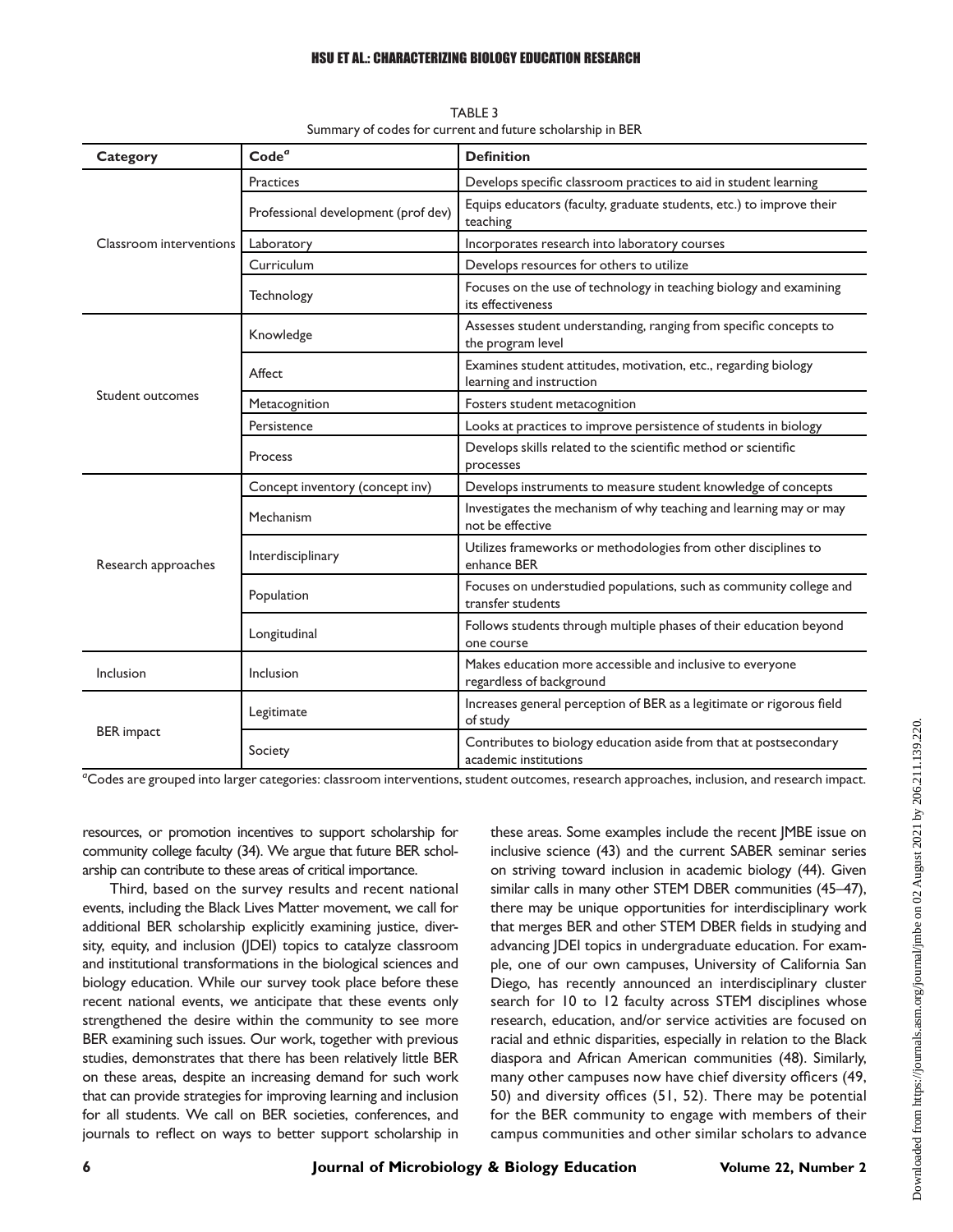classroom and institutional transformations to foster inclusion and rightful presence in the biological sciences and biology education ([53](#page-10-2)).

Calls for these changes in the future of BER may reflect the continued development of our emerging and growing field. Further work is needed to gather perspectives from a broader more representative sample of BER practitioners and scholars to continue this conversation. Nonetheless, we hope that this perspective piece will spark introspective discussions within the BER community about how to better facilitate more complex studies and research questions as the field matures. For example, is there a need for additional training for BER practitioners and scholars who wish to tackle longitudinal studies? Are there opportunities to foster collaborations with colleagues at community colleges or in DBER across STEM disciplines? How do we as a community provide support and resources for colleagues who wish to make the transition from life sciences research into BER or add BER scholarship to their existing research programs [\(54](#page-10-3))? As part of the community, we invite fellow BER practitioners and scholars to reflect on how we can collectively and collaboratively continue to promote BER as a field to reach a wider range of educators, researchers, students, administrators, and staff.

### ACKNOWLEDGMENTS

We thank the participants at the SABER annual meeting who completed the survey and shared their perspectives on BER that resulted in this project. We also thank D. Grunspan for helpful discussions during the writing of this paper.

Work by S.M.L. was supported in part by the Faculty Career Development Program at University of California San Diego.

# **REFERENCES**

- <span id="page-8-0"></span>1. Dirks C. 2011. The current status and future research direction of biology education research. Second committee meeting on the status, contributions, and future directions of discipline-based education research. National Research Council, Washington, DC. [https://sites.nationalacademies.org/cs/groups/](https://sites.nationalacademies.org/cs/groups/dbassesite/documents/webpage/dbasse_072582.pdf) [dbassesite/documents/webpage/dbasse\\_072582.pdf.](https://sites.nationalacademies.org/cs/groups/dbassesite/documents/webpage/dbasse_072582.pdf) Accessed 1 July 2021.
- <span id="page-8-1"></span>2. Gul Ş, Sözbilir M. 2016. International trends in biology education research from 1997 to 2014: a content analysis of papers in selected journals. Eurasia J Math Sci Tech Educ 12:1631– 1651. [https://doi.org/10.12973/eurasia.2015.1363a.](https://doi.org/10.12973/eurasia.2015.1363a)
- <span id="page-8-2"></span>3. Lo SM, Gardner GE, Reid J, Napoleon-Fanis V, Carroll P, Smith E, Sato BK. 2019. Prevailing questions and methodologies in biology education research: a longitudinal analysis of research in CBE-Life Sciences Education and at the Society for the Advancement of Biology Education Research. CBE Life Sci Educ 18:ar9. [https://doi.org/10.1187/cbe.18-08-0164.](https://doi.org/10.1187/cbe.18-08-0164)
- <span id="page-8-3"></span>4. Singer SR, Nielsen NR, Schweingruber HA. 2012. Disciplinebased education research: understanding and improving learning in undergraduate science and engineering. National Academies Press, Washington, DC.
- <span id="page-8-4"></span>5. Dolan EL, Elliot SL, Henderson C, Curran-Everett D, St John K, Ortiz PA. 2018. Evaluation discipline-based education research for promotion and tenure. Innov High Educ 43:31– 39. [https://doi.org/10.1007/s10755-017-9406-y.](https://doi.org/10.1007/s10755-017-9406-y)
- <span id="page-8-5"></span>6. Offerdahl EG, Balser T, Dirks C, Miller K, Momsen JL, Montplaisir L, Osgood M, Sirum K, Wenderoth MP, White B, Wood WB, Withers M, Wright R. 2011. Society for the Advancement of Biology Education Research (SABER). CBE Life Sci Educ 10:11–13. <https://doi.org/10.1187/cbe.10-11-0135>.
- <span id="page-8-6"></span>7. Bruyat C, Julien P. 2001. Defining the field of research in entrepreneurship. J Bus Ventur 16:165–180. [https://doi.org/10.1016/](https://doi.org/10.1016/S0883-9026(99)00043-9) [S0883-9026\(99\)00043-9.](https://doi.org/10.1016/S0883-9026(99)00043-9)
- 8. Roediger HL, III, Wertsch JV. 2008. Creating a new discipline of memory studies. Mem Stud 1:9–22. [https://doi.org/10.1177/](https://doi.org/10.1177/1750698007083884) [1750698007083884.](https://doi.org/10.1177/1750698007083884)
- 9. Lowenthal P, Wilson BG. 2010. Labels DO matter! A critique of AECT's redefinition of the field. TechTrends 54:38–46. [https://doi.org/10.1007/s11528-009-0362-y.](https://doi.org/10.1007/s11528-009-0362-y)
- 10. Januszewski A, Molenda M. 2008. Educational technology: a definition with commentary. Routledge, New York, NY.
- 11. Keegan D. 1996. Foundations of distance education. Routledge, New York, NY.
- 12. Garrison DR, Shale D. 1987. Mapping the boundaries of distance education: problems in defining the field. Am J Distance Educ 1:7–13. [https://doi.org/10.1080/08923648709526567.](https://doi.org/10.1080/08923648709526567)
- <span id="page-8-7"></span>13. Dolan EL. 2015. Biology Education Research 2.0. CBE. CBE Life Sci Educ 14:ed1. [https://doi.org/10.1187/cbe.15-11-0229.](https://doi.org/10.1187/cbe.15-11-0229)
- <span id="page-8-8"></span>14. American Society for Microbiology. 2020. Journal of Microbiology and Biology Education, about the journal. [https://jmbesubmissions.](https://jmbesubmissions.asm.org/index.php/jmbe/about) [asm.org/index.php/jmbe/about.](https://jmbesubmissions.asm.org/index.php/jmbe/about) Accessed 1 July 2020.
- <span id="page-8-9"></span>15. DeHaan RL. 2011. Education research in the biological sciences: a nine-decade review. Second committee meeting on the status, contributions, and future directions of discipline-based education research. National Research Council, Washington, DC. [https://](https://sites.nationalacademies.org/cs/groups/dbassesite/documents/webpage/dbasse_072581.pdf) [sites.nationalacademies.org/cs/groups/dbassesite/documents/](https://sites.nationalacademies.org/cs/groups/dbassesite/documents/webpage/dbasse_072581.pdf) [webpage/dbasse\\_072581.pdf](https://sites.nationalacademies.org/cs/groups/dbassesite/documents/webpage/dbasse_072581.pdf). Accessed 1 July 2021.
- <span id="page-8-10"></span>16. Bowen CW. 2000. A quantitative literature review of cooperative learning effects on high school and college chemistry achievement. J Chem Educ 77:116–119. <https://doi.org/10.1021/ed077p116>.
- 17. Freeman S, Eddy SL, McDonough M, Smith MK, Okoroafor N, Jordt H, Wenderoth MP. 2014. Active learning increases student performance in science, engineering, and mathematics. Proc Natl Acad Sci U S A 111:8410–8415. [https://doi.org/10](https://doi.org/10.1073/pnas.1319030111) [.1073/pnas.1319030111.](https://doi.org/10.1073/pnas.1319030111)
- 18. Prince M. 2004. Does active learning work? A review of the research. J Eng Educ 93:223–231. [https://doi.org/10.1002/j.2168-](https://doi.org/10.1002/j.2168-9830.2004.tb00809.x) [9830.2004.tb00809.x](https://doi.org/10.1002/j.2168-9830.2004.tb00809.x).
- <span id="page-8-11"></span>19. Taylor J, Furtak E, Kowalski S, Martinez A, Slavin R, Stuhlsatz M, Wilson C. 2016. Emergent themes from recent research syntheses in science education and their implications for research design, replication, and reporting practices. J Res Sci Teach 53:1216–1231. [https://doi.org/10.1002/tea.21327.](https://doi.org/10.1002/tea.21327)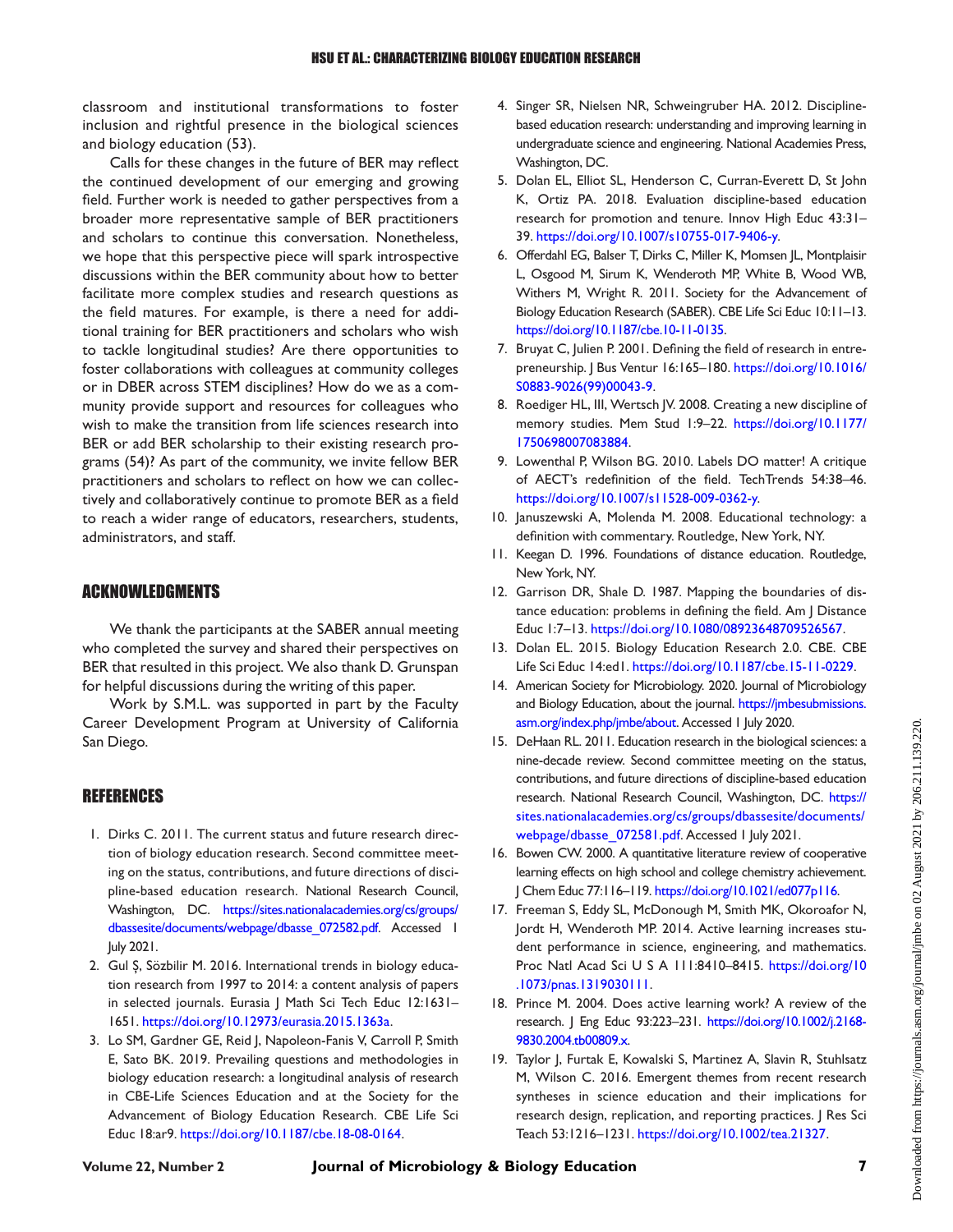- <span id="page-9-0"></span>20. Gijbels D, Dochy F, Bossche PVD, Segers M. 2005. Effects of problem-based learning: a meta-analysis from the angle of assessment. Rev Educ Res 75:27–61. [https://doi.org/10.3102/](https://doi.org/10.3102/00346543075001027) [00346543075001027](https://doi.org/10.3102/00346543075001027).
- 21. Ruiz-Primo MA, Briggs D, Iverson H, Talbot R, Shepard LA. 2011. Impact of undergraduate science course innovations on learning. Science 331:1269–1270. [https://doi.org/10.1126/science](https://doi.org/10.1126/science.1198976) [.1198976.](https://doi.org/10.1126/science.1198976)
- 22. Springer L, Stanne ME, Donovan SS. 1999. Effects of smallgroup learning on undergraduates in science, mathematics, engineering, and technology: a meta-analysis. Rev Educ Res 69:21–51. [https://doi.org/10.3102/00346543069001021.](https://doi.org/10.3102/00346543069001021)
- <span id="page-9-1"></span>23. Vernon DT, Blake RL. 1993. Does problem-based learning work? A meta-analysis of evaluative research. Acad Med 68:550–563. <https://doi.org/10.1097/00001888-199307000-00015>.
- <span id="page-9-2"></span>24. Greenes RA, Siegel ER. 1987. Characterization of an emerging field: approaches to defining the literature and disciplinary boundaries of medical informatics. Proc Annu Symp Comput Appl Med Care 1987:411–415.
- <span id="page-9-3"></span>25. Wirtenberg J, Abrams L, Ott C. 2004. Assessing the field of organization development. J Appl Behav Sci 40:465-479. [https://](https://doi.org/10.1177/0021886304270246) [doi.org/10.1177/0021886304270246](https://doi.org/10.1177/0021886304270246).
- <span id="page-9-4"></span>26. Law EL, Roto V, Hassenzahl M, Vermeeren AP, Kort J. 2009. Understanding, scoping and defining user experience: a survey approach. Proc SIGCHI Conf Hum Factor Comput Syst 4:719–728.
- <span id="page-9-5"></span>27. Singer SR, Nielsen NR, Schweingruber HA. 2013. Biology education research: lessons and future directions. CBE Life Sci Educ 12:129–132. [https://doi.org/10.1187/cbe.13-03-0058.](https://doi.org/10.1187/cbe.13-03-0058)
- <span id="page-9-6"></span>28. Peffer M, Renken M. 2016. Practical strategies for collaboration across discipline-based education research and the learning sciences. CBE Life Sci Educ 15:es11. [https://doi.org/10](https://doi.org/10.1187/cbe.15-12-0252) [.1187/cbe.15-12-0252.](https://doi.org/10.1187/cbe.15-12-0252)
- <span id="page-9-7"></span>29. Barab S, Squire K. 2004. Design-based research: putting a stake in the group. J Learn Sci 13:1–14. [https://doi.org/10.1207/](https://doi.org/10.1207/s15327809jls1301_1) [s15327809jls1301\\_1.](https://doi.org/10.1207/s15327809jls1301_1)
- <span id="page-9-8"></span>30. Vakil S, de Royston MM, Suad Nasir N, Kirshner B. 2016. Rethinking race and power in design-based research: reflections from the field. Cogn Instr 34:194-209. [https://doi.org/10](https://doi.org/10.1080/07370008.2016.1169817) [.1080/07370008.2016.1169817.](https://doi.org/10.1080/07370008.2016.1169817)
- <span id="page-9-9"></span>31. Bussey TJ, Lo SM, Rasmussen C. 2020. Theoretical frameworks in STEM education, p 51–62. In Johnson CC, Mohr-Schroeder M, Moore T, English L (ed). The handbook of research on STEM education. Routledge. New York, NY.
- <span id="page-9-10"></span>32. National Science Foundation, National Center for Science and Engineering Statistics. 2010. Characteristics of recent science and engineering graduates: 2010. [http://ncsesdata.nsf.gov/](http://ncsesdata.nsf.gov/recentgrads/) [recentgrads/.](http://ncsesdata.nsf.gov/recentgrads/) Accessed 1 June 2020.
- <span id="page-9-11"></span>33. Downing VR, Cooper KM, Cala JM, Gin LE, Brownell SE. 2020. Fear of negative evaluation and student anxiety in community college active-learning science courses. CBE Life Sci Educ 19: ar20. [https://doi.org/10.1187/cbe.19-09-0186.](https://doi.org/10.1187/cbe.19-09-0186)
- <span id="page-9-12"></span>34. Schinske JN, Balke VL, Bangera MG, Bonney KM, Brownell SE, Carter RS, Curran-Everett D, Dolan EL, Elliott SL, Fletcher L, Gonzalez B, Gorga JJ, Hewlett JA, Kiser SL, McFarland JL, Misra A, Nenortas A, Ngeve SM, Pape-Lindstrom PA, Seidel SB, Tuthill MC, Yin Y, Corwin LA. 2017. Broadening participation in biology

education research: engaging community college students and faculty. CBE Life Sci Educ 16:mr1. [https://doi.org/10.1187/cbe.16-10-0289.](https://doi.org/10.1187/cbe.16-10-0289)

- <span id="page-9-13"></span>35. Lo SM, Mendez JI. 2019. Learning: the evidence, p 85–110. In Simonson SR (ed). POGIL: an introduction to process oriented guided inquiry learning for those who wish to empower learners. Stylus Publishing, Sterling, VA.
- <span id="page-9-14"></span>36. Kanim S, Cid XC. 2020. Demographics of physics education research. Phys Rev Phys Educ Res 16:e020106. [https://doi.org/](https://doi.org/10.1103/PhysRevPhysEducRes.16.020106) [10.1103/PhysRevPhysEducRes.16.020106](https://doi.org/10.1103/PhysRevPhysEducRes.16.020106).
- <span id="page-9-15"></span>37. Boggs GR. 2010. Growing roles for science education in community college. Science 329:1151–1152. [https://doi.org/10](https://doi.org/10.1126/science.1194214) [.1126/science.1194214](https://doi.org/10.1126/science.1194214).
- <span id="page-9-16"></span>38. Fletcher LA, Carter VC. 2010. The important role of community colleges in undergraduate biology education. CBE Life Sci Educ 9:382–383. <https://doi.org/10.1187/cbe.10-09-0112>.
- <span id="page-9-17"></span>39. Laboy JB. 2017. Changing and evolving relationships between two- and four-year colleges and universities: they're not your parents' community colleges anymore. CBE Life Sci Educ 11:121–128. <https://doi.org/10.1187/cbe.12-03-0031>.
- <span id="page-9-18"></span>40. Asai D. 2020. Excluded. J Microbiol Biol Educ 21:21.1.18. [https://](https://doi.org/10.1128/jmbe.v21i1.2071) [doi.org/10.1128/jmbe.v21i1.2071.](https://doi.org/10.1128/jmbe.v21i1.2071)
- <span id="page-9-19"></span>41. Lloyd PM, Eckhardt RA. 2010. Strategies for improving retention of community college students in the sciences. Sci Educ 19:33–41.
- <span id="page-9-20"></span>42. ASCB. 2021. CBE-LSE special issue – community college biology education research. [https://www.ascb.org/publications-columns/](https://www.ascb.org/publications-columns/lse-special-issue-community-college-biology-education-research/?_ga=2.62630956.1845431219.1621879860-713501888.1587485868) [lse-special-issue-community-college-biology-education-research/?](https://www.ascb.org/publications-columns/lse-special-issue-community-college-biology-education-research/?_ga=2.62630956.1845431219.1621879860-713501888.1587485868) [\\_ga=2.62630956.1845431219.1621879860-713501888.1587485868.](https://www.ascb.org/publications-columns/lse-special-issue-community-college-biology-education-research/?_ga=2.62630956.1845431219.1621879860-713501888.1587485868) Accessed 24 May 2021.
- <span id="page-9-21"></span>43. MacDonald L, Dewsbury B, Marcette J. 2020. The timeliness of inclusion efforts in biology education. J Microbiol Biol Educ 21:20–29. [https://doi.org/10.1128/jmbe.v21i1.2123.](https://doi.org/10.1128/jmbe.v21i1.2123)
- <span id="page-9-22"></span>44. Society for the Advancement of Biology Education Research. 2021. Striving towards inclusion in academic biology. [https://saberbio.](https://saberbio.wildapricot.org/Diversity_Inclusion) wildapricot.org/Diversity Inclusion. Accessed 24 May 2021.
- <span id="page-9-23"></span>45. Winfield LL, Wilson-Kennedy SZ, Payton-Stewart F, Nielson J, Kimble-Hill AC, Arriaga EA. 2020. Journal of Chemical Education call for papers: special issue on diversity, equity, inclusion, and respect in chemistry education and practice. J Chem Educ 97:3915–3918. [https://doi.org/10.1021/acs.jchemed.0c01300.](https://doi.org/10.1021/acs.jchemed.0c01300)
- <span id="page-9-24"></span>46. Barnes T, Payton J, Washington N, Stukes F, Peterfreund A, Dunton S. 2020. Featured research on equity and sustained participation in engineering, computing, and technology. Comput Sci Eng 22:4–6. <https://doi.org/10.1109/MCSE.2020.3010595>.
- <span id="page-9-25"></span>47. Hauk S, Toney AF, Brown A, Salguero K. 2021. Activities for enacting equity in mathematics education research. Int J Res Undergrad Math Educ 7:61–76. <https://doi.org/10.1007/s40753-020-00122-9>.
- <span id="page-9-26"></span>48. University of California, San Diego News Center. 2020. Grants totally \$700K fund two major projects aimed at advancing faculty diversity. [https://ucsdnews.ucsd.edu/feature/grants-totaling-700k](https://ucsdnews.ucsd.edu/feature/grants-totaling-700k-fund-two-major-projects-aimed-at-advancing-faculty-diversity)[fund-two-major-projects-aimed-at-advancing-faculty-diversity.](https://ucsdnews.ucsd.edu/feature/grants-totaling-700k-fund-two-major-projects-aimed-at-advancing-faculty-diversity) Accessed 1 February 2021.
- <span id="page-9-27"></span>49. Williams D, Wade-Golden K. 2007. The chief diversity officer. J Coll Univ Hum Resour Prof 58:38–48.
- <span id="page-9-28"></span>50. Wilson JL. 2013. Emerging trend: the chief diversity officer phenomenon within higher education. J Negro Educ 82:433– 445. [https://doi.org/10.7709/jnegroeducation.82.4.0433.](https://doi.org/10.7709/jnegroeducation.82.4.0433)

Downloaded from https://journals.asm.org/journal/jmbe on 02 August 2021 by 206.211.139.220.